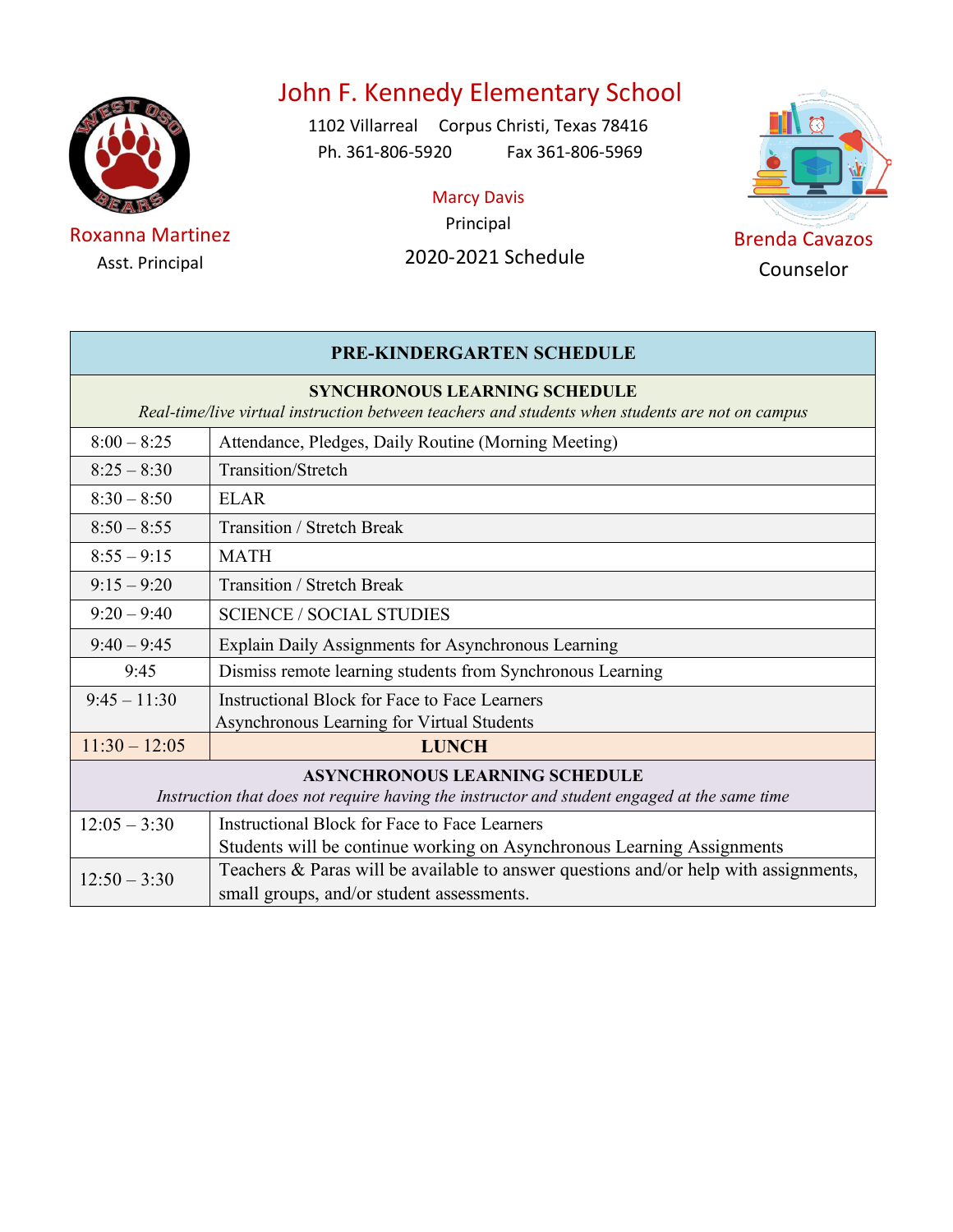| <b>KINDERGARTEN SCHEDULE</b>                                                                                            |                                             |  |
|-------------------------------------------------------------------------------------------------------------------------|---------------------------------------------|--|
| <b>MORNING LEARNING SCHEDULE for On Campus Students</b><br>*Virtual students will work Asynchronously from 8:00 - 12:00 |                                             |  |
| $8:00 - 8:15$                                                                                                           | Breakfast, Attendance, Pledge               |  |
| $8:15 - 9:00$                                                                                                           | P.E.                                        |  |
| $9:00 - 9:45$                                                                                                           | Specials (STEM, Library, Technology, Music) |  |
| $9:45 - 10:00$                                                                                                          | First Break (Restroom & Wash Hands)         |  |
| $10:00 - 11:10$                                                                                                         | Calendar Time (Math, Science, ELAR)         |  |
| $11:10-11:45$                                                                                                           | <b>LUNCH</b>                                |  |
| $11:45 - 12:00$                                                                                                         | <b>RECESS</b>                               |  |
| SVNCHDONOUS I EADNINC SCHEDIU E                                                                                         |                                             |  |

## **SYNCHRONOUS LEARNING SCHEDULE**

*Real-time/live virtual instruction between teachers and students when students are not on campus*

| $12:00-$ | $-3:30$ |  |
|----------|---------|--|
|----------|---------|--|

## INSTRUCTIONAL BLOCK

Friday will be Assessment day, RTI's Small Group, 1to1, Parent Conferences

| $1ST$ GRADE SCHEDULE |  |
|----------------------|--|
|----------------------|--|

## **SYNCHRONOUS LEARNING SCHEDULE**

Real-time/live virtual instruction between teachers and students when students are not on campus

#### **ASYNCHRONOUS LEARNING SCHEDULE**

*Instruction that does not require having the instructor and student engaged at the same time*

| $8:00 - 8:15$   | Breakfast / Attendance/Announcements/AR Reading                                    |
|-----------------|------------------------------------------------------------------------------------|
|                 |                                                                                    |
| $8:15 - 8:30$   | AR Reading Time (Face to Face and Virtual Students)                                |
|                 | <b>SYNCHRONOUS</b> Daily Routines: Expectations, Sight words, Spelling PowerPoint, |
| $8:30 - 9:55$   | Objectives, Teach piece: READING, MATH, SOCIAL STUDIES, SCIENCE                    |
| $9:55 - 10:40$  | PE* (Group 1-4 classes) Specials* (Group 2-4 classes)                              |
|                 | PE <sup>*</sup> (Group 2 - 4 classes) Specials <sup>*</sup> (Group 1 - 4 classes)  |
| $10:45 - 11:30$ | *Asynchronous Time for Remote Learners                                             |
| $11:30 - 11:45$ | <b>Reading Time (Face to Face and Virtual Students)</b>                            |
| $11:45 - 12:20$ | Lunch                                                                              |
| $12:20 - 12:35$ | <b>Recess</b>                                                                      |
| $12:35 - 1:35$  | <b>ASYNCHRONOUS MATH: Think Central, Activity (Workbook or Online)</b>             |
|                 | <b>ASYNCHRONOUS READING / LANGUAGE ARTS</b>                                        |
| $1:35-2:05$     | (Successmaker, MobyMax. Packet or Textbook)                                        |
|                 | <b>ASYNCHRONOUS SOCIAL STUDIES</b>                                                 |
| $2:05 - 2:35$   | (MobyMax. Packet or Textbook)                                                      |
| $2:35 - 3:05$   | <b>ASYNCHRONOUS SCIENCE</b> (MobyMax. Packet or Textbook)                          |
| $3:05 - 3:15$   | <b>SYNCHRONOUS Read Aloud</b>                                                      |
| $3:15 - 3:30$   | Pack up & Dismissal                                                                |